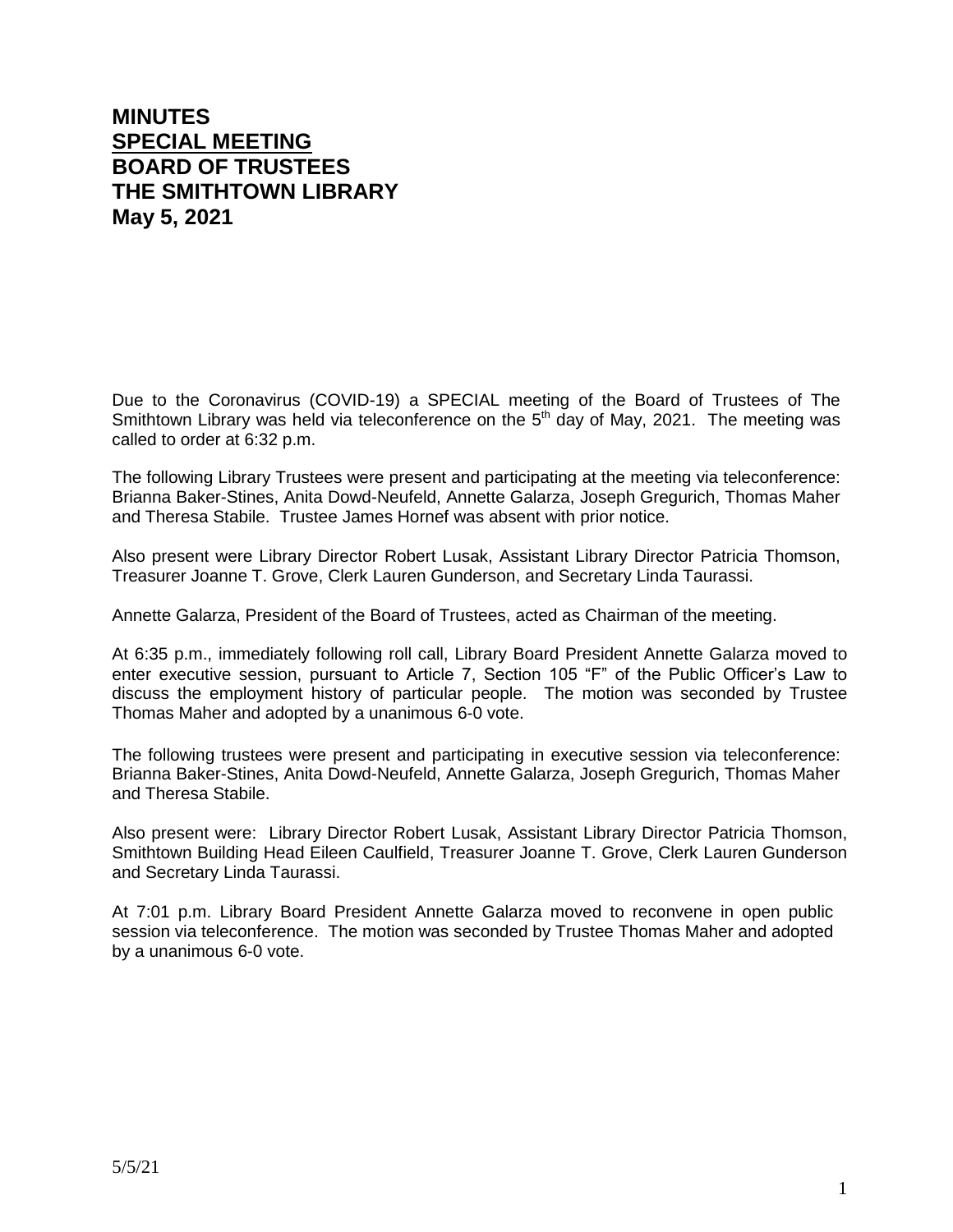1. SMITHTOWN BUILDING PARKING LOT SITE IMPROVEMENT PROJECT – PHASE III

Trustee Anita Dowd-Neufeld moved to accept adoption of the following resolution:

*RESOLVED, that the Board of Trustees of The Smithtown Library approves Phase III of the Parking Lot Site Improvement Project at the Smithtown building; the scope of work that is located in the Town of Smithtown municipal parking area provides ingress and egress to Library parking; the work includes the following: sawcut and removal of existing curb island, removal of curb bump out, restoration of areas with RCA, form and pour new concrete curb and sidewalk as per plan, including ADA compliant handicap ramp – and awards the following contract with expenses as appended to Laser Industries, Inc. in an amount of \$20,539.72, plus a self-hold contingency amount of \$3,000.00 added for unforeseen conditions that may arise during construction/installation, for a total amount of \$23,539.72.*

The motion was seconded by Trustee Theresa Stabile and adopted by a unanimous 6-0 vote.

2. TOWN OF SMITHTOWN INTERMUNICIPAL AGREEMENT

Trustee Brianna Baker-Stines moved to accept adoption of the following resolution:

*RESOLVED, that the Board of Trustees of The Smithtown Library does herby authorize the Library Director to enter into an Intermunicipal Agreement with the Town of Smithtown to provide improvements for the Parking Lot Site Improvement Project at the Smithtown building, as presented.* 

The motion was seconded by Trustee Thomas Maher and adopted by a unanimous 6-0 vote.

3. PERSONNEL -- Management Confidential Employment Agreement

Trustee Brianna Baker-Stines moved to accept adoption of the following resolution:

*RESOLVED, that effective May 5, 2021, the employment agreement between The Smithtown Library and Senior Account Clerk Mindi Goonan be approved as presented.*

The motion was seconded by Trustee Anita Dowd-Neufeld and adopted by a unanimous 6-0 vote.

4. DISCUSSION – May 18, 2021 "Regular" Meeting – In Person or Via Teleconference

Library Board President Annette Galarza noted that the next "Regular" meeting of the Board of Trustees is scheduled to be held May 18, 2021 at 6:30 p.m. A discussion followed pertaining to whether the meeting would be held in person at the Smithtown building or via teleconference call. The question was raised about holding a hybrid meeting, in which some members of the Board would be present in person while other members of the Board would be connected via teleconference. It was determined that Library attorney Kevin Seaman would be contacted and the Library Board would be notified.